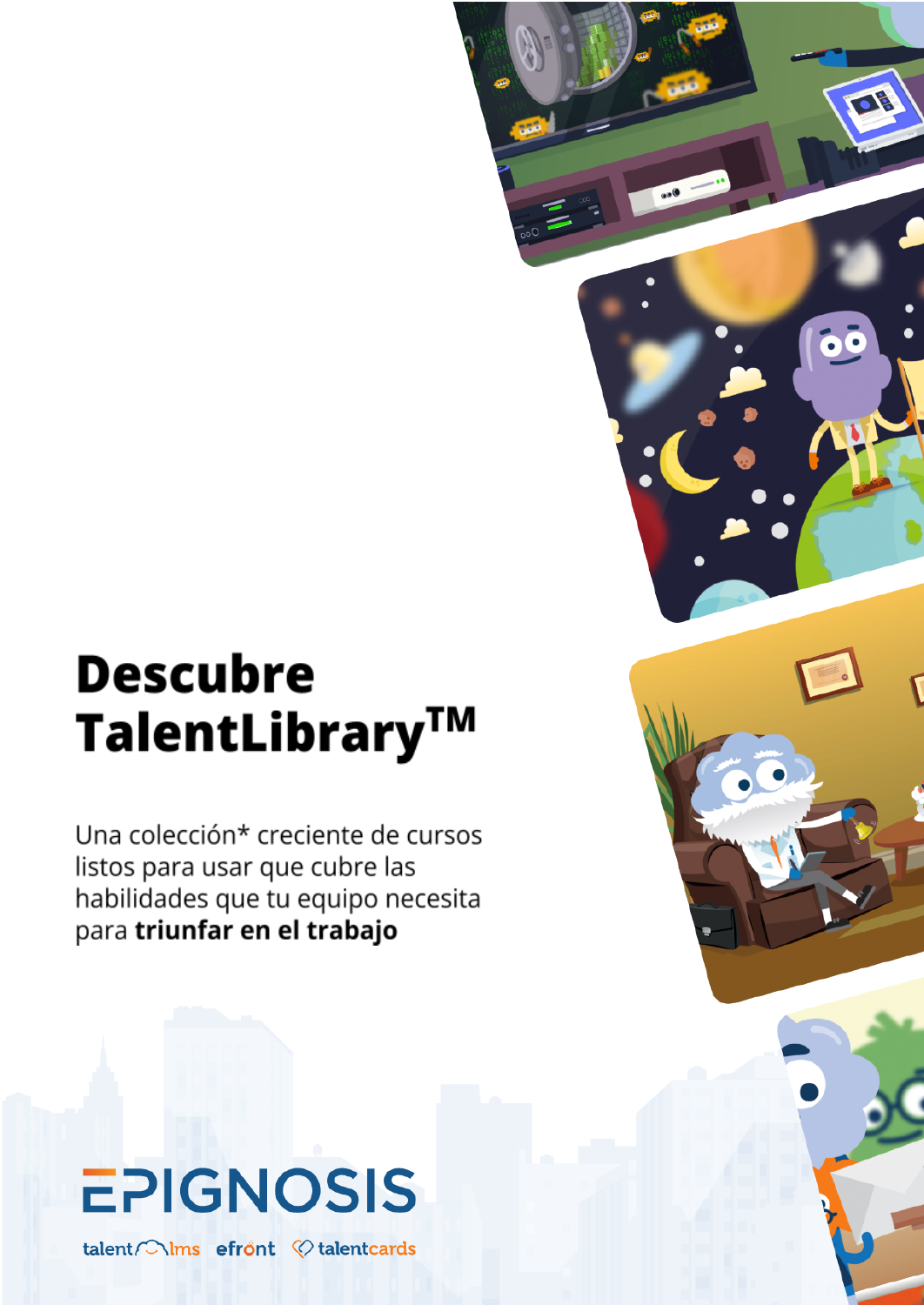## **Atención al Cliente Aplicado**

*(Ventas y Servicio)*

Utilizar el lenguaje adecuado Cómo cultivar la relación con los clientes Cómo poner en práctica la positividad Cómo lograr la claridad en la comunicación Cómo mantener la serenidad

## **Atención al Cliente Avanzado**

*(Ventas y Servicio)*

Comprensión de los tipos de clientes (personajes) Cómo anticiparse a las necesidades de los clientes Coaching de servicio al cliente Manejo de los equipos de servicio al cliente a distancia Servicio al cliente a través de las redes sociales Servicio al cliente personalizado Gestión de los clientes de autoservicio Empoderamiento del servicio al cliente Dar seguimiento y mejora de la experiencia del cliente El servicio al cliente no es un centro de costos

# **Diversidad e Inclusión**

*(Recursos Humanos)*

Los valores clave de igualdad, diversidad e inclusión Prejuicios inconscientes Reconocer tus privilegios Inclusión de género Conciencia e inclusión LGBTQ+ Tipos de discriminación Accesibilidad digital Hacer frente a la discriminación Cómo convertirte en un líder inclusivo El valor de la diversidad y la inclusión en el trabajo

## **Fundamentos de Atención al Cliente**

*(Ventas y Servicio)*

Cómo mantener el servicio al cliente en todos los canales de comunicación La importancia de la marca Relaciones con los clientes La lealtad del cliente Cómo lograr la resolución de problemas Cómo tratar una queja de manera satisfactoria Venta cruzada y venta ascendente Cumplimiento de las expectativas del cliente Tecnología Ir más allá del servicio al cliente

## **Fundamentos de Liderazgo**

*(Liderazgo)*

Los cuatro tipos de líderes Delegación y empoderamiento Humildad Inteligencia emocional y cultural Ser auténtico Inspirar a los demás Asumir responsabilidad Toma de decisiones Tener confianza Ser valiente

#### **Fundamentos de Recursos Humanos**

*(Recursos Humanos)*

La importancia de la capacitación La adaptación a la innovación Gestión del desempeño Cómo gestionar los procedimientos disciplinarios Gestión y desarrollo de talentos Diversidad en el lugar de trabajo Acoso y violencia Participación del empleado Trabajo a distancia y flexible RR. HH. para gerentes de otros departamentos

# **Fundamentos de Seguridad en el Lugar de Trabajo**

*(Seguridad y Cumplimiento)*

Resbalones, tropezones y caídas Usa el pasamanos Organización de cables Informar sobre un peligro Manipulación manual Ergonomía en la estación de trabajo Conduce con prudencia en el sitio de trabajo Conducir y usar tu teléfono No envíes mensajes de texto al caminar La importancia del orden y la limpieza en el trabajo

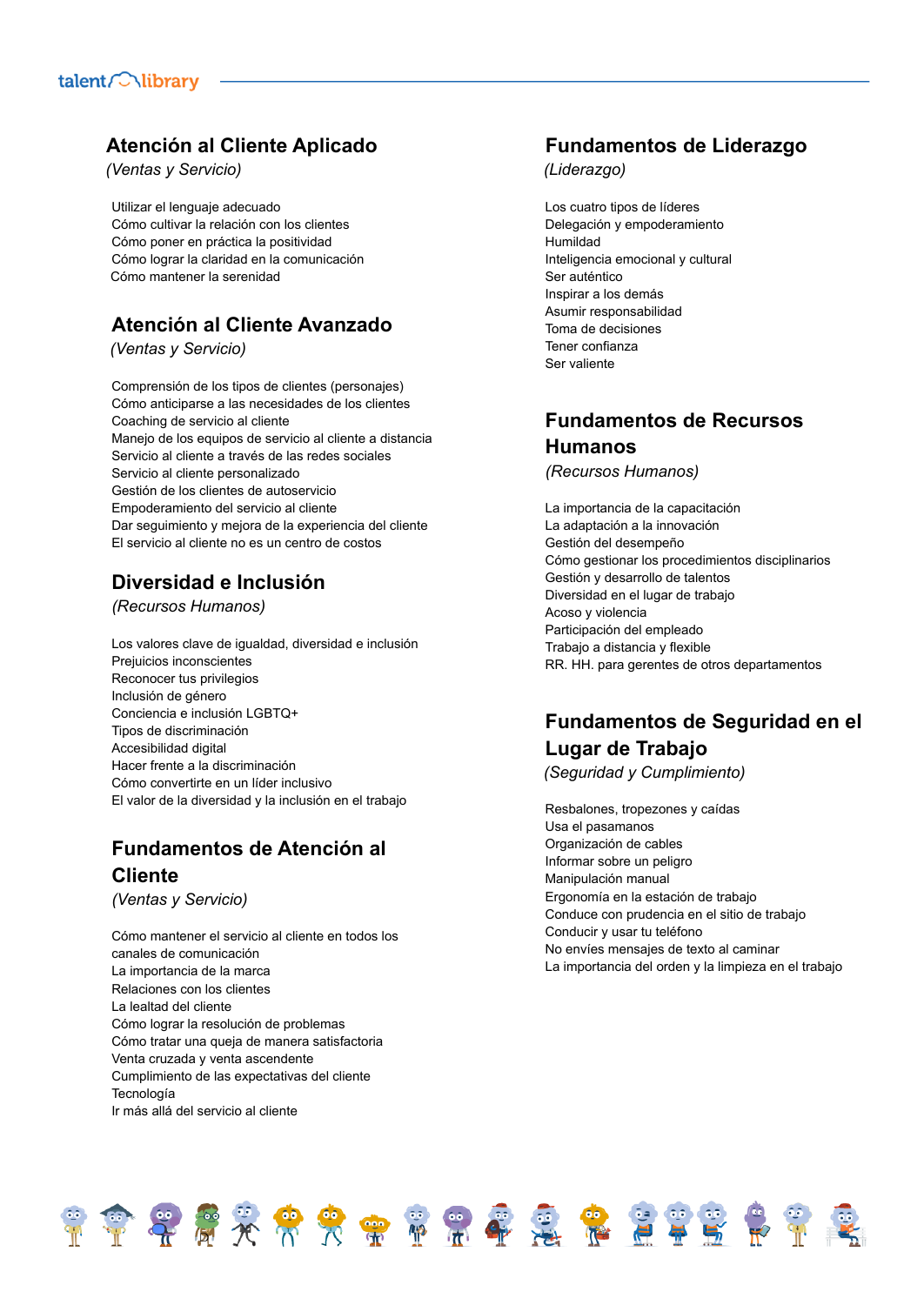## **Fundamentos de Ventas**

*(Ventas y Servicio)*

Habilidades de escucha en ventas Cómo crear tu proceso de ventas Cómo gestionar tu proceso de ventas La presentación de ventas Presentaciones efectivas La venta de la solución propuesta Creación de beneficios Cómo mantener la interacción con los prospectos Cómo cerrar acuerdos difíciles La importancia de compartir comentarios de retroalimentación de ventas

## **Habilidades de Ventas Aplicadas**

*(Ventas y Servicio)*

Cómo investigar a tu prospecto Cómo establecer una relación Habilidades para hacer preguntas Priorizando prospectos Obtención de compromiso

## **Seguridad Informática**

*(Seguridad y Cumplimiento)*

El poder de una contraseña fuerte El peligro de los virus y los programas malignos Protección de tus datos Cómo mantener tu celular seguro Los riesgos del secuestro de datos Seguridad de la red y computación en la nube Fraude electrónico y software antispam Ingeniería social Ataques al internet de las cosas Auditorías de cumplimiento y de seguridad informática

FTTTX FRTTTT

#### **Ventas Avanzadas**

*(Ventas y Servicio)*

Afrontar el miedo a las ventas Resiliencia en ventas Cómo acortar tu ciclo de ventas Estrategias de venta - El poder del revendedor Metodologías de ventas: SPIN, SNAP, etc Comprender por qué se pierden los acuerdos Cómo vender de forma ética La inteligencia emocional para el éxito en las ventas Venta virtual Dominar la llamada en frío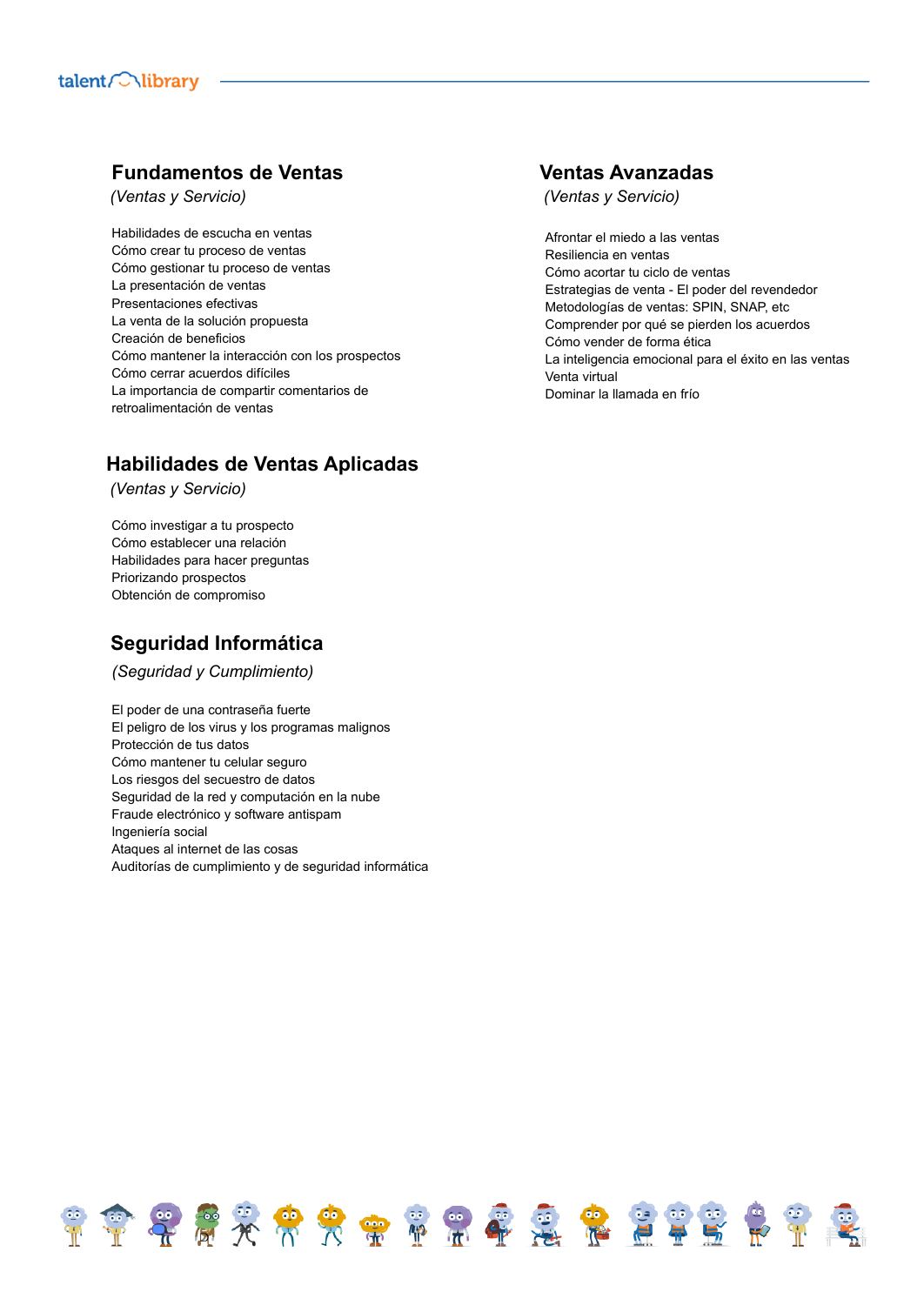

## **Adaptive Leadership**

*(Leadership)*

What is Adaptive Leadership? Using Authority & Power (Taking Chances) Overcoming Resistance to Shared Responsibility Learning through Self-Correction Building a Culture of Adaptability

## **Artificial Intelligence Essentials**

*(Technology)*

What is Artificial Intelligence? What is Machine Learning? Deep Reinforcement Learning Harnessing the Power of AI Ethics & Artificial Intelligence

#### **Business Innovation**

*(Business Skills)*

The 7 Skills of Critical Thinking Creative Thinking Critical Observation Being Adaptable Driving Innovation Thinking Logically Problem-Solving Dealing with Uncertainty Being Resourceful The Power of Analysis

## **Business Continuity Essentials**

*(Business Skills)*

Introduction to B. Emergency Preparedness Planning Developing a Contingency Plan Managing Business Resilience Dealing With B. Continuity and Disaster Recovery The Incident Manager's Tool Kit

## **Career Management**

*(Personal Development)*

Unlocking Your Potential Setting your Career Goals Discovering Your Strengths & Weaknesses The Importance of a Mentor Your Personal Brand Story Internal Interview Preparation Working Smart Personal Development Plans & Sticking to Them Setting Stretch Goals

#### **Coaching Essentials**

*(Business Skills)*

Introduction to Coaching Using Coaching Models Establishing a Coaching Culture Building Trust & Rapport Asking the Right Questions The Art of Listening The Power of Silence The Importance of Goal Setting Creating Accountability Giving Effective Feedback

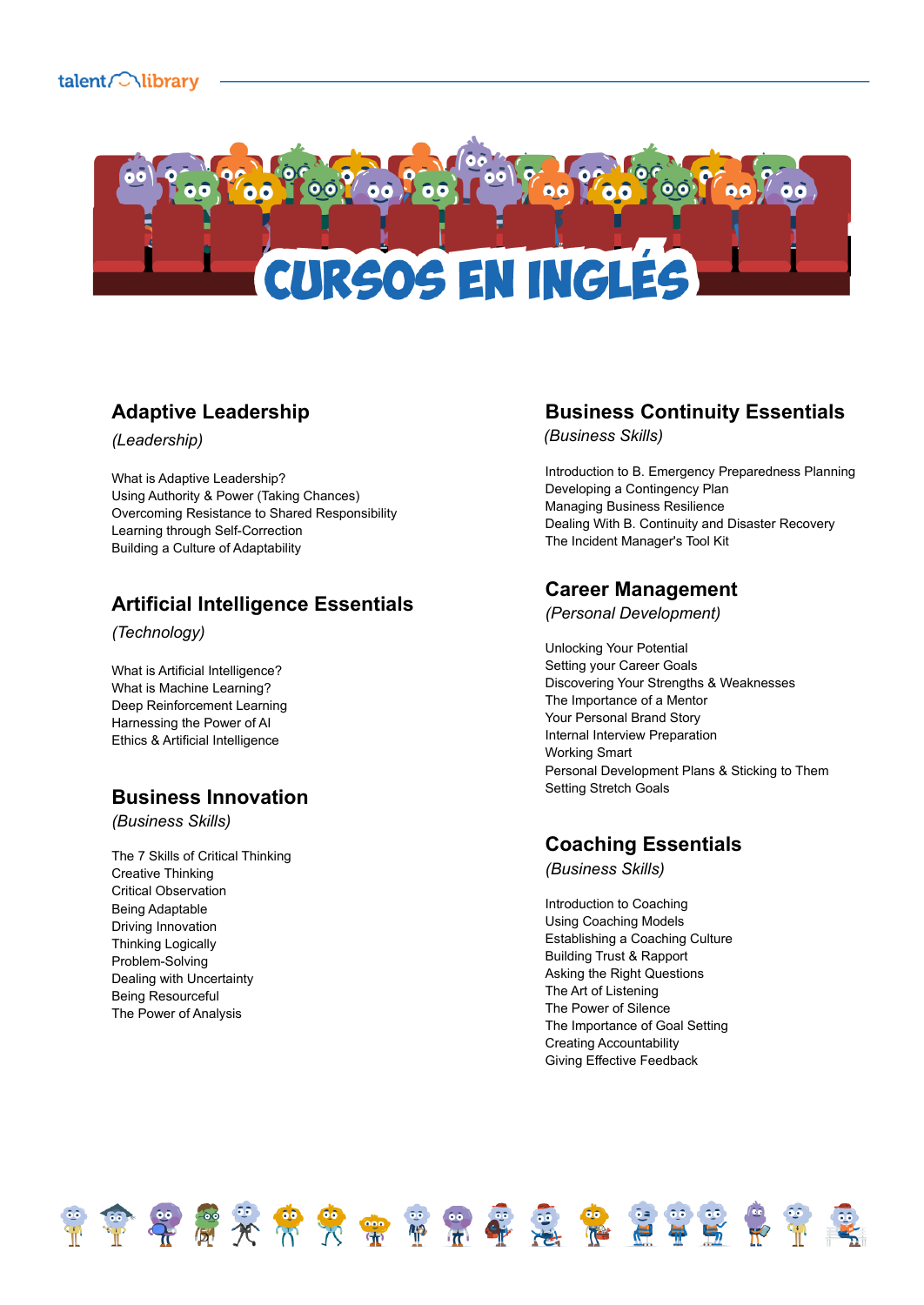## **Coding for Everyone**

*(Technology)*

What is Coding? Understanding A PIs HTML Development for Everyone PHP for Everyone JavaScript for Everyone

# **Compliance Essentials**

*(Safety and Compliance)*

Equality and Diversity Sexual Harassment Fire Safety Awareness Drug and Alcohol Abuse Anti-Bribery Practices Anti-Money Laundering Active Shooter Code of Conduct Whistleblowing Conflict of Interest Sexual Harrassment - Employer Version

## **Communication Skills**

*(Personal Development)*

Communicating under Stress Using Body Language Interpreting Body Language Tone of Voice The Art of Storytelling Assertive Communication Managing Anger Emotional Literacy Managing Up Email Etiquette

# **Customer Service Applied**

\*\*\*\*\*\*\*\*\*\*\*\*\*\*\*\*\*

*(Sales and Service)*

Using the Right Languag e Nurturing Customer Relationships Practicing Positivity Achieving Clarity Maintaining Composure

## **Customer Service Essentials**

*(Sales and Service)*

Maintaining CS Across Channels The Importance of Brand Customer Relationships Customer Loyalty Effective Problem Solving Handling Complaints Gracefully Cross-selling and Up-selling Managing Customer Expectations **Technology** Going beyond Customer Service

#### **Customer Service Mastery**

*(Sales and Service)*

Understanding Customer Types (Personas) Anticipating Customers' Needs Customer Service Coaching Managing Remote Customer Service Teams Customer Service through Social Media High-Touch Customer Service Self-Service Customer Management Empowering Customer Service Tracking & Improving the Customer Experience Customer Service is not a Cost Center

#### **Cybersecurity**

*(Safety and Compliance)*

The Power of a Strong Passwo r d The Danger of Viruses & Malware Keeping Your Data Safe Keeping Your Mobile Safe The Risks of Ransomware Network Security & Cloud Computing Phishing & Anti-Spam Software Social Engineering Internet of Things Attacks Security & Compliance Audits Identity Theft GDPR Data Protection Data Breaches PCI DSS (Payment Card Compliance) Information Security Wi-Fi Security Use of External Drives Incident Management & Response Threat Surveillance (24/7 Monitoring) Penetration Testing Information Security & Governance IT Disaster Recovery & Fallback Secure Remote Working Coding & Cybersecurity Responding to a Cyber Ransom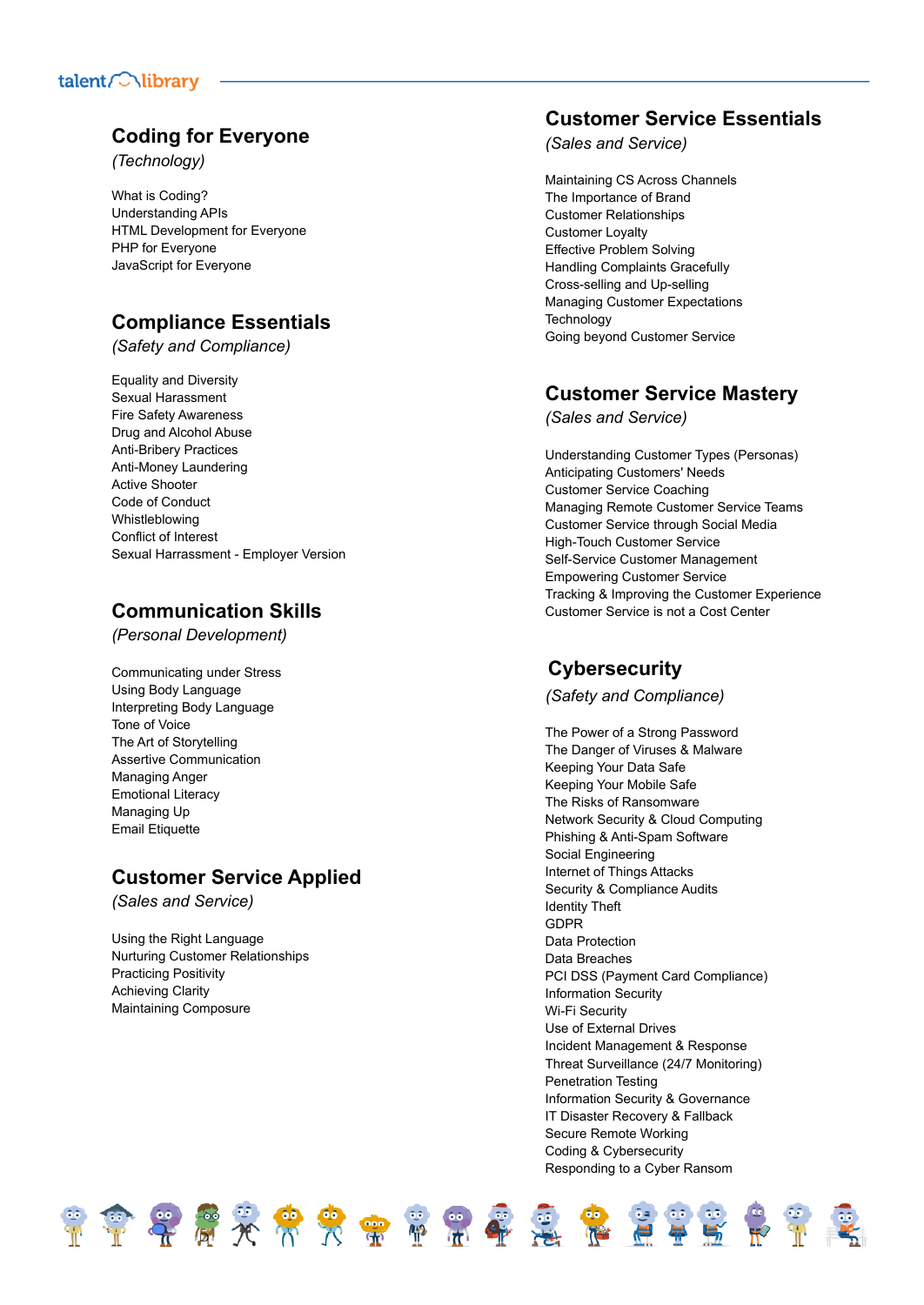## **Data Analysis**

*(Business Skills)*

Data Literacy The Power of Big Data Visualizing Data Data Ownership The 5 Cs of Report Writing Developing Research Skills The Basics of Business Writing The Stages of Report Writing Report Writing: The Power of Visuals

## **Digital Transformation**

*(Business Skills)*

What is Digital Transformation? Why do you Need a Digital Culture? The Four Types of Digital Transformation Digital Disruption The Design Thinking Mindset What is a Digital Transformation Strategy? The Power of Data Visualization The Impact of Training on Digital Change Leading a Digital Transformation Is Digital Transformation Just Change?

## **Diversity & Inclusion**

*(Human Resources)*

The Key Values of Equality, Diversity and Inclusion Unconscious Bias Recognizing Your Privilege Gender Inclusion LGBT Awareness and Inclusion Types of Discrimination Digital Accessibility Confronting Discrimination Becoming an Inclusive Leader The Value of Diversity and Inclusion in the Workplace

# **Emotional Intelligence**

*(Personal Development)*

What is EQ? Self Awareness Self Regulation Emotional Intelligence: Motivation Emotional Intelligence: Empathy Social Skills Improving your EQ Conflict Management using EQ Collaboration & Developing EQ in Teams Creativity and EQ

#### **Employee Termination**

*(Human Resources)*

Having Tough Conversations Implementing a Performance Plan The Correct Way to Dismiss an Employee Disclosure of Dismissals Effective Exit Meetings

## **Entrepreneurship**

*(Leadership)*

The Five Ps The Entrepreneurial Mindset Being Curious The Power of Imagination Being Self-Aware Building Relationships & Networking The Power of Influence Taking Calculated Risks Being Prepared to Fail Turning Ideas into Action

## **Finance Essentials**

*(Business Skills)*

The Basics of Financial Management The Flow of Money Key Financial Statements The Importance of Cash Flow The Value of Budgeting Vulnerable Customers & Finance Financial Risk Management The Basics of Accounting Financial Ratios Financial KPIs - Measuring Performance

#### **Food Safety Essentials**

*(Safety and Compliance)*

Food Safety Management Systems Food Fraud Prevention Handling Food Safely Food Allergy Awareness Food Safety & Cross Contamination

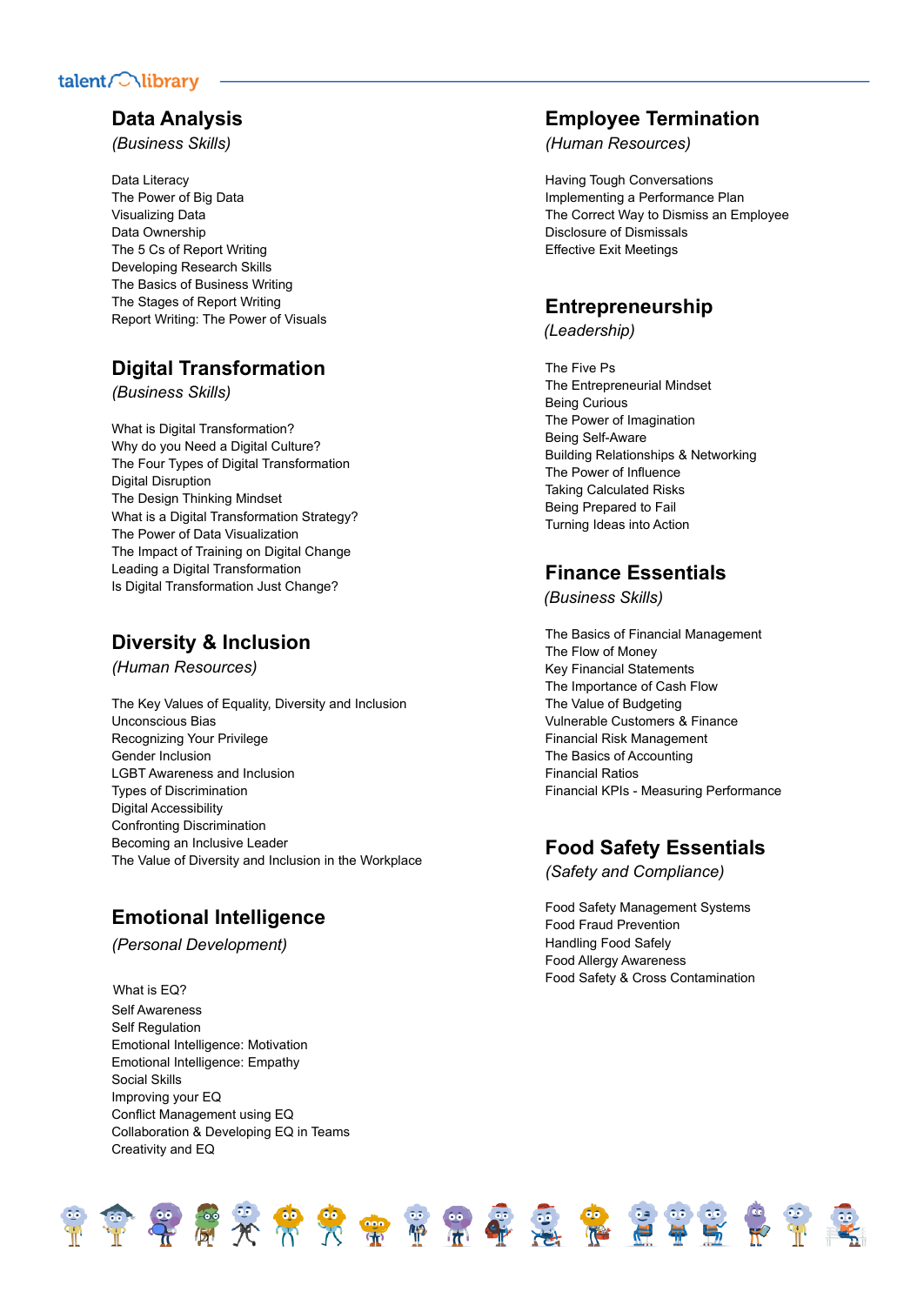#### **HR** Essentials

*(Human Resources)*

The Importance of Trainin g Adapting to Innovation Performance Management Handling Disciplinaries Talent Management & Development Bullying & Violence Employee Engagement Flexible & Remote Working HR for Non-HR Managers

## **Hybrid Working**

*(Human Resources)*

What is Hybrid Working? Hybrid Working: The Role of Leadership Managing Employee Experiences Inclusive Environment for the Hybrid Workforce The Perfect Hybrid Working Policy

## **Leadership Essentials**

*(Leadership)*

The Four Types of Leader Delegation and Empowerment **Humility** Emotional & Cultural Intelligence Being Authentic Inspiring Others Taking Accounta bilit y Making Decisions Being Confident B ein g B r a v e

## **Leadership Tool Kit**

*(Leadership)*

Managers vs. Leaders Conflict Management Effective Meetings Motivating Others Promoting Talent Leading by Example Facilitating Results Making Deals Leading Remote Teams Managing Change

## **Learning Essentials**

*(Human Resources)*

The Psychology of Learnin g Learning Styles The Power of Micro-Learning Defining Learning Objectives Learning ROI Learning Culture in the Workplace Learning & Employee Engagement Promoting Social Learning Growth Mindset Removing the Barriers to Learning

#### **Marketing Essentials**

*(Business Skills)*

Your Shop Window - Your Website Do Your Research (Brand & Product) Know Your Customers The Power of Social Media Curating the Right Content The Role of Partnerships Brand Ambassadors The Power of Networking Show Don't Tell Introduction to Marketing Automation

## **Marketing Skills Applied**

*(Business Skills)*

Developing your Marketing Strategy Planning Campaigns S E O & P P C Digital Marketing: LinkedIn & Social Media Customer Insights & Analysis Digital Optimization Content Marketing Email Marketing Influencer and Affiliate Marketing Viral Marketing

#### **Marketing Skills Mastery**

*(Business Skills)*

The Marketing Funnel - From the Top to the Bottom The Power of Pillar Pages Campaign Management Inbound vs. Outbound Marketing Content Marketing Content Management Systems Content Communities AI-Powered Copy The Power of User-Generated Content The Different Content Marketing Strategies

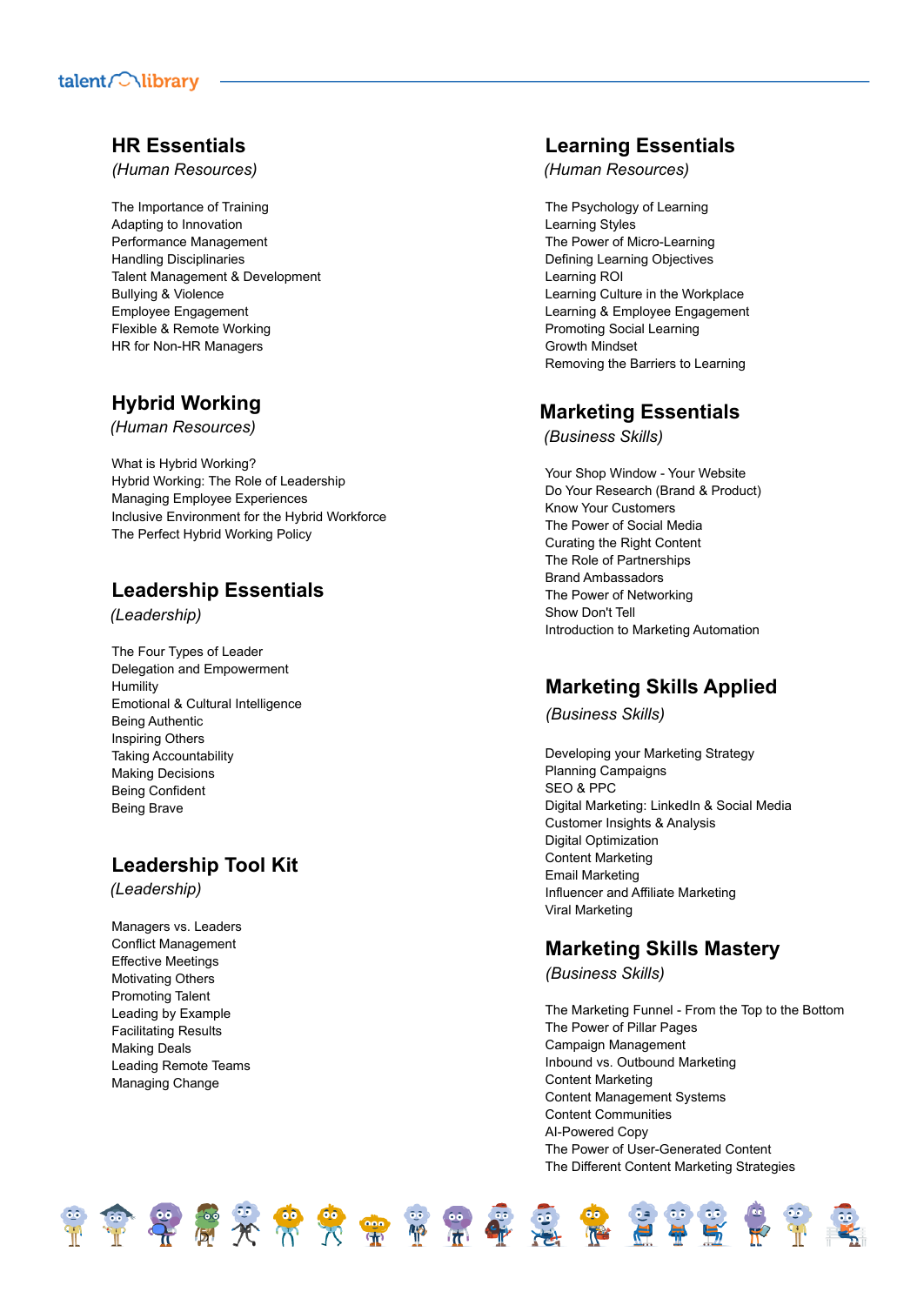## **Mastering Happiness**

*(Personal Development)*

Finding your Purpose & Passion Finding Happiness Within Yourself Self-Limiting Beliefs Changing Negative Habits The Power of Self-Reflection

#### **Mindfulness**

*(Business Skills)*

Mindfulness Relaxation through Meditation Learning to Let Go Breathing Techniques to Relax Learning to Stay Calm Living in the Moment Raising Low Self-Esteem Dealing with Grief Stress, Fear & Panic Feeling Lonely

## **Networking**

*(Personal Development)*

What is Networking? Key Traits of a Successful Networker Common Networking Pitfalls Preparing to Network (Research & Prep) Overcoming Shyness Your Personal Elevator Pitch Approaching People & Introductions Carrying & Ending a Conversation Following up with your Connections Virtual Networking

# **Nurturing Talent**

*(Human Resources)*

Encouraging Employee Stretch Don't Avoid Low Performance Identifying Employees' Personal Goals Fostering Peak Performance Learning to Let your Best People Leave

## **Online Social Presence**

*(Personal Development)*

The Right way to use Social Media Building your Personal Brand LinkedIn - Using your Best Profile to Promote your Business LinkedIn & Social Media Networking Social Media - Hints & Tips (on What to Avoid)

## **OSHA-Workplace Safety**

*(Safety and Compliance)*

OSHA Worker Rights & Protection Fall Prevention PPE (Personal Protective Equipment) OSHA Severe Injury Reporting & Record Keeping Trenching & Excavation

## **Personal Finances**

*(Personal Development)*

Good Money Habits Personal Budget Management Setting Financial Goals Tackling Debt Learning to Save The Importance of Pensions

## **Presentation Skills**

*(Personal Development)*

Presentations & The Magic of Stories What makes a good Presentation? Presenting with Power: Hints & Tips Structuring your Presentations Setting up for Successful Presentations Dealing with Nerves Using Positive Visualization Power Posing The Art of Breathing Becoming a Master Orator

#### **Project Management Applied**

*(Business Skills)*

Project Management Methodologies 1 Project Management Methodologies 2 Activity & Resource Planning Organizing & Motivating a Team Time Management in Projects Developing a Budget (Cost Estimating) Ensuring Customer Satisfaction Managing Project Risk Monitoring Progress Producing Reports

#### **Project Management Essentials**

*(Business Skills)*

Initiating a Project Planning a Project Executing a Project Monitoring a Project Closing a Project

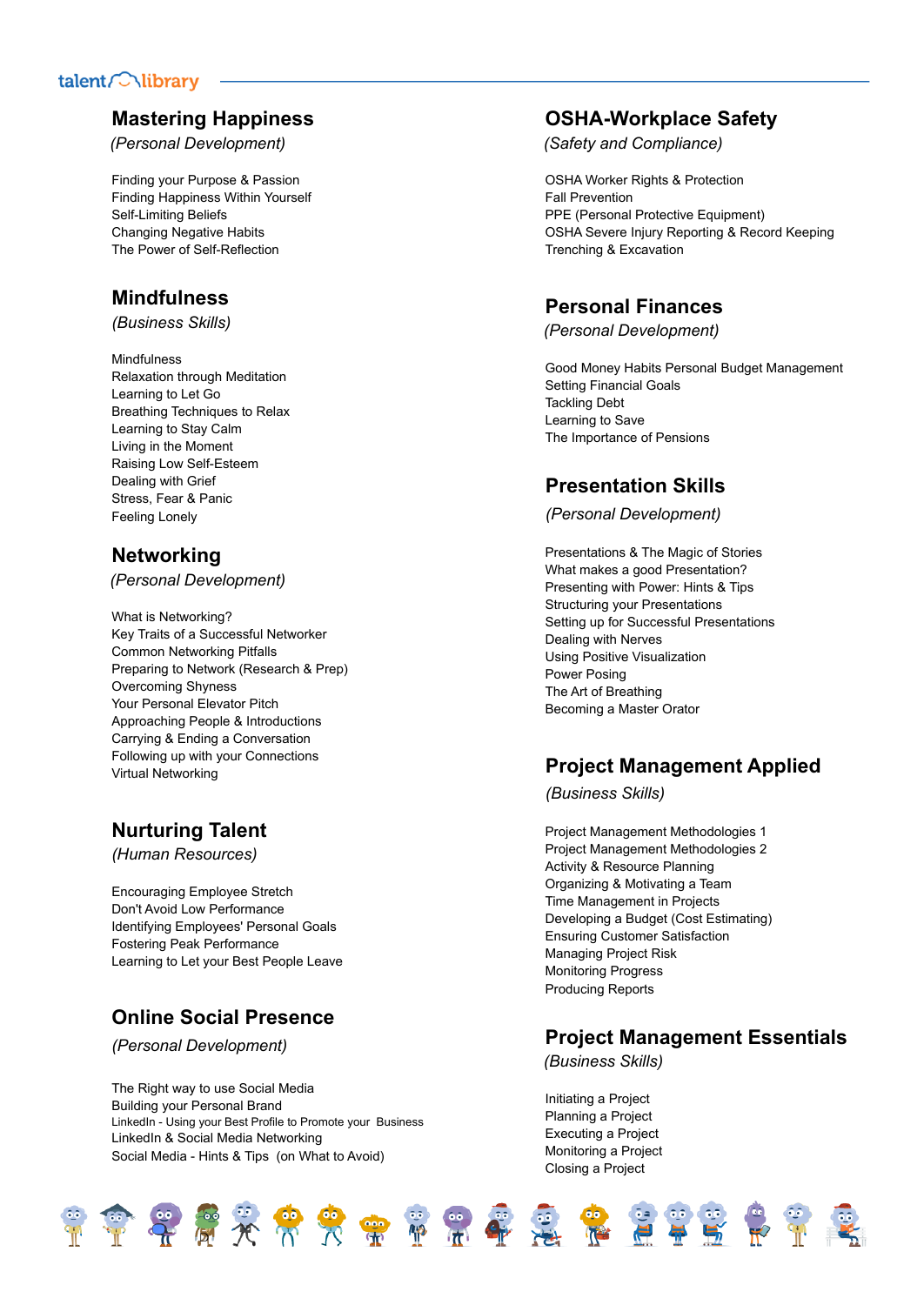#### **Project Management Mastery**

*(Business Skills)*

Agile in Practice Kanban in Practice Scrum in Practice Waterfall in Practice Choosing the Right Project Methodology

## **Recruitment 101 Essentials**

*(Human Resources)*

Interview Skills First Impressions Career Planning Hiring Right, First Time Importance of Onboarding

#### **Remote Leadership**

*(Leadership)*

The Remote Leadership Model Building Trust at a Distance Remote Goal Setting Engaging Remote Workers Remote Team Communication

#### **Retail Essentials**

*(Sector Specific)*

Greeting Customers Service at the Cash Register Connecting with Customers Giving Advice (Confidently) Dealing with Stressful Situations The Importance of Procedures The Basics of Commercial Awareness Developing Product Knowledge The Desire to Help Others Service with a Smile (Even When Tired)

#### **Retail Applied**

*(Sector Specific)*

Adopting a 'Customer First' Mindset Commercial & Product Awareness Coaching Retail Employees The Importance of Store Windows GDPR in a Retail Environment

#### **Risk & Uncertainty**

*(Personal Development)*

Embracing Risk & Uncertainty Risk & Decision-Making Managing your own Decisions Obstacles to Decision-Making The Reward of Taking Risks

## **Safety Leadership**

*(Leadership)*

What is Safety Leadership? What is Behavioral Safety? Building a Proactive Safety Culture Understanding H&S Responsibilities The Consequences of poor H&S practices

#### **Sales Skills Applied**

*(Sales and Service)*

Researching Your Prospect How to Build Rapport Questioning Skills Prioritizing Prospects Obtaining Commitment

#### **Sales Essentials**

*(Sales and Service)*

Sales Listening Skills Creating your Pipeline Managing your Pipeline The Sales Pitch Effective Presentations Selling the Proposed Solution Building Benefits Keeping Prospects Engaged Closing Difficult Deals Importance of Sharing Sales Feedback

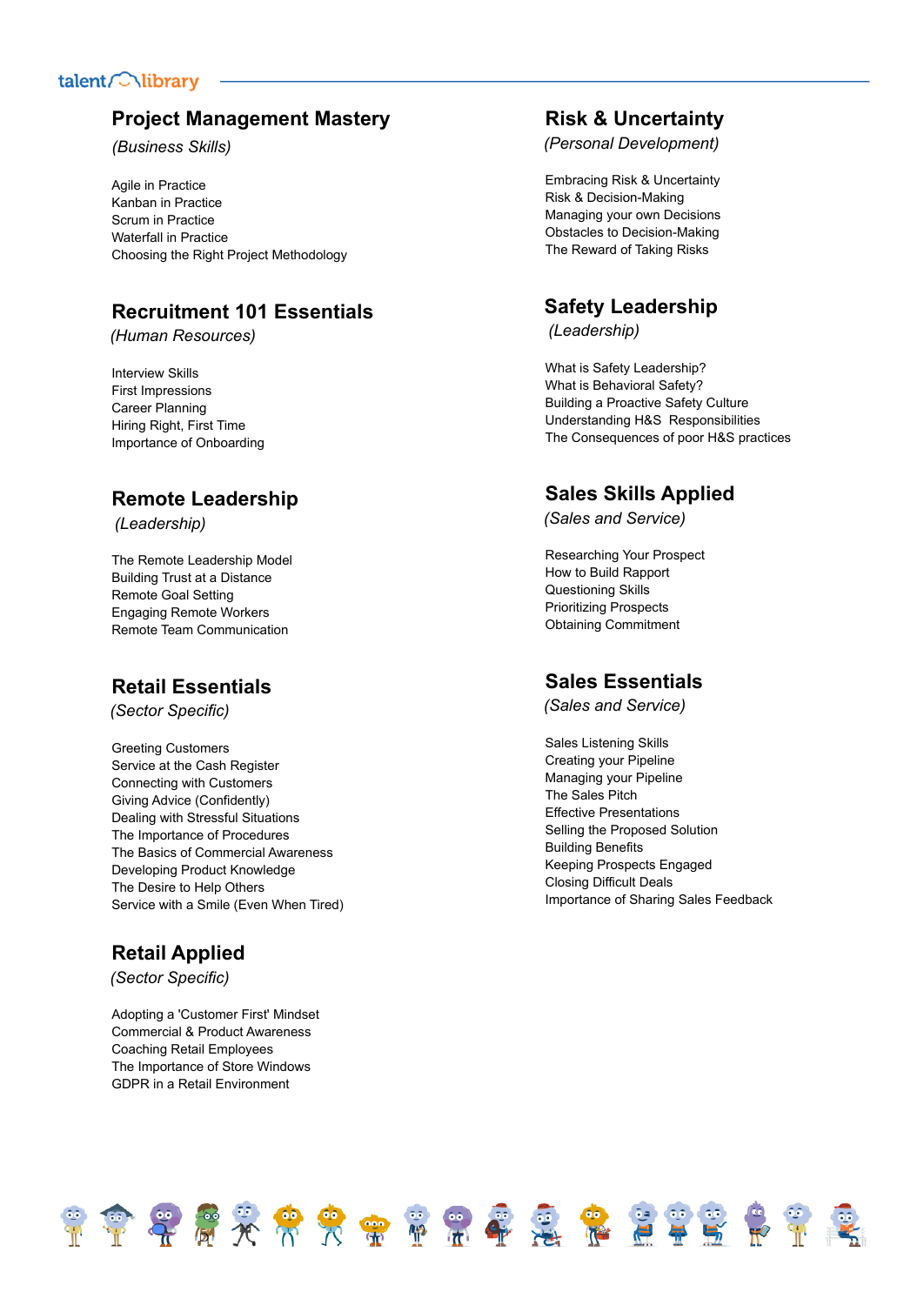#### **Sales Mastery**

*(Sales and Service)*

Shortening your Sales Cycle Sales Strategies - The Power of Resellers Sales Methodologies Understand why Deals are Lost How to sell ethically Emotional Intelligence for Sales Success Virtual Selling Mastering Cold Calling Dealing with Sales Fear Resilience in Sales Mastering Cold Emailing Value-Based Selling Reducing Sales Friction Automating Sales Processes Designing your Sales Dashboard Cross-Selling, Upselling & Account Growth

#### Situational Leadership

*(Leadership)*

Situational Leadership - Telling Leaders Situational Leadership - Selling Leaders Situational Leadership - Participating Leaders Situational Leadership - Delegating Leaders Practicing Situational Leadership

#### Teamwork Essentials

*(Business Skills)*

The Power of Teamworking Setting Common Goals Collaboration Celebrating Differences & Diversity Building Trust & Respect Roles & Responsibilities Communicating Openly Encouraging Different Opinions Dealing with Difficult Personalities Celebrating Success What is a Millennial Communicating with a Millennial Millennials and Technology Training Millennials

#### The Leadership Role Model

*(Leadership)*

Using Humor The Power of Patience Recognizing & Rewarding Others Leading with Empathy Knowing when you're wrong A Healthy Manager is a Good Manager B ein g P o sitiv e Leading with Commitment Leading with Respect Leading with Energy

## Well-being Essentials

*(Personal Development)*

Eating Healthily Understanding Emotions The Importance of Sleep Work / Life Balance The Importance of Exercise Dealing with Stress Wellbeing & Productivity Kicking Bad Habits The Dangers of Sitting Down! Promoting Health & Wellbeing at Work

#### **Work Ethic**

*(Human Resources)*

Being Punctual Meeting Deadlines Multi-tasking & Being Organized Self-Management Time Management Working Under Pressure Persistence & Resilience Avoiding Distractions Staying Motivated The Importance of Planning